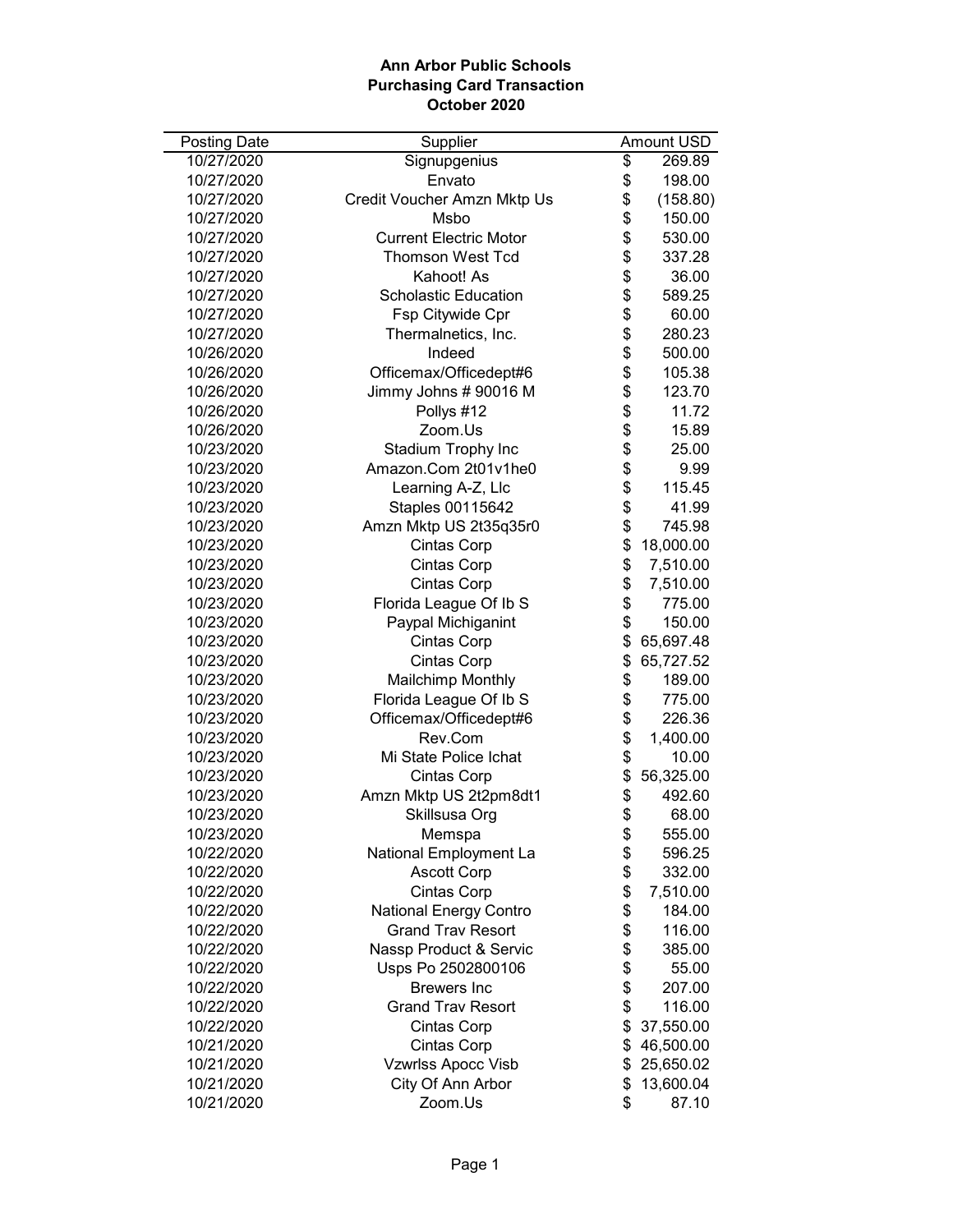|            | October 2020                          |                 |                |
|------------|---------------------------------------|-----------------|----------------|
| 10/21/2020 | <b>Current Electric Motor</b>         | \$              | 434.50         |
| 10/21/2020 | City Of Ann Arbor                     | \$              | 24,279.00      |
| 10/21/2020 | Amzn Mktp US 2t3rb20c2                | \$              | 187.65         |
| 10/21/2020 | Memspa                                | \$              | 555.00         |
| 10/21/2020 | Monoprice, Inc.                       | \$              | 95.49          |
| 10/21/2020 | Vzwrlss Apocc Visb                    | \$              | 11,506.26      |
| 10/21/2020 | Mi State Police Ichat                 | \$              | 30.00          |
| 10/21/2020 | <b>Groth Music</b>                    | \$              | 247.50         |
| 10/20/2020 | Michigan World Languag                | \$              | 25.00          |
| 10/20/2020 | Michigan World Languag                | \$              | 40.00          |
| 10/20/2020 | Michigan World Languag                | \$              | 40.00          |
| 10/20/2020 | Michigan World Languag                | \$              | 40.00          |
| 10/20/2020 | Doordash Giftcard                     | \$              | 200.00         |
| 10/20/2020 | Event Division On Car                 | \$              | 75.00          |
| 10/20/2020 | Michigan World Languag                |                 | 25.00          |
| 10/20/2020 | Doordash Giftcard                     |                 | 250.00         |
| 10/20/2020 | Michigan World Languag                |                 | 40.00          |
| 10/20/2020 | Michigan World Languag                |                 | 25.00          |
| 10/20/2020 | Doordash Giftcard                     |                 | 250.00         |
| 10/20/2020 | Michigan World Languag                |                 | 40.00          |
| 10/20/2020 | Michigan World Languag                |                 | 40.00          |
| 10/20/2020 | Michigan World Languag                | <b>88888888</b> | 25.00          |
| 10/20/2020 | Michigan World Languag                |                 | 25.00          |
| 10/20/2020 | Michigan World Languag                | \$              | 25.00          |
| 10/20/2020 | Doordash Giftcard                     | \$              | 250.00         |
| 10/20/2020 | Sentinel Technologies                 | \$              | 667.00         |
| 10/20/2020 | Zoom.Us                               | \$              | 7,370.00       |
| 10/20/2020 | Michigan World Languag                | \$              | 25.00          |
| 10/20/2020 | Michigan World Languag                | \$              | 40.00          |
| 10/20/2020 | Doordash Giftcard                     | \$              | 250.00         |
| 10/20/2020 | Officemax/Officedept#6                | \$              | 54.90          |
| 10/20/2020 | Michigan World Languag                |                 | 40.00          |
| 10/20/2020 | Michigan World Languag                |                 | 25.00          |
| 10/20/2020 | Michigan World Languag                |                 | 40.00          |
| 10/20/2020 | Michigan World Languag                | \$\$\$          | 40.00          |
| 10/20/2020 | Michigan World Languag                | \$              | 40.00          |
| 10/20/2020 |                                       |                 |                |
|            | Michigan World Languag                | \$              | 40.00<br>25.00 |
| 10/20/2020 | Michigan World Languag                | \$              |                |
| 10/20/2020 | Michigan World Languag                | \$              | 25.00          |
| 10/20/2020 | Michigan World Languag                | \$              | 25.00          |
| 10/20/2020 | Doordash Giftcard                     | \$              | 250.00         |
| 10/20/2020 | Michigan World Languag                | \$\$            | 25.00          |
| 10/20/2020 | Signupgenius                          |                 | 49.99          |
| 10/20/2020 | Michigan World Languag                |                 | 40.00          |
| 10/20/2020 | Thermalnetics, Inc.                   | \$              | 1,104.02       |
| 10/20/2020 | Michigan World Languag                | \$              | 25.00          |
| 10/20/2020 | Michigan World Languag                | \$              | 40.00          |
| 10/19/2020 | Amzn Mktp US 2t0te9jk0                | \$              | 39.98          |
| 10/19/2020 | Michigan World Languag                | \$<br>\$        | 25.00          |
| 10/19/2020 | <b>Current Electric Motor</b>         |                 | 405.00         |
| 10/19/2020 | Credit Voucher Stapls7314721278001001 | \$              | (97.36)        |
| 10/19/2020 | Michigan World Languag                | \$              | 25.00          |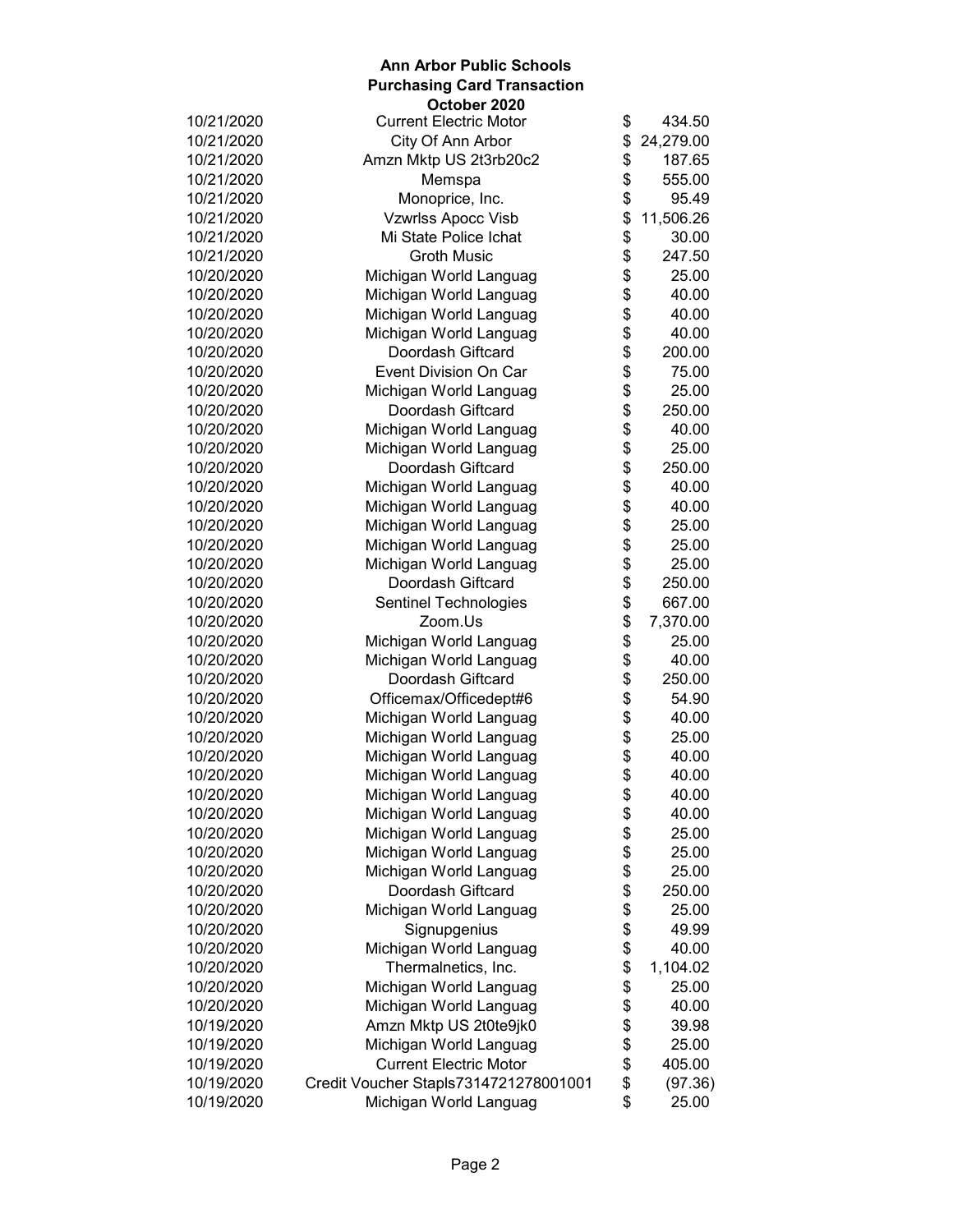|            | October 2020                                   |            |            |
|------------|------------------------------------------------|------------|------------|
| 10/19/2020 | Michigan World Languag                         | \$         | 40.00      |
| 10/19/2020 | Credit Voucher Amzn Mktp Us                    | \$         | (43.52)    |
| 10/19/2020 | Linkedin-577 0324133                           | \$         | 8.00       |
| 10/19/2020 | Credit Voucher Blt Tentandtable.Com            | \$         | (6,802.27) |
| 10/19/2020 | Amazon.Com 2t1670171                           | \$         | 157.32     |
| 10/19/2020 | Amazon.Com 2t7e713y0                           | \$         | 39.99      |
| 10/19/2020 | Rehabmart.Com                                  | \$         | 1,296.90   |
| 10/19/2020 | Amzn Mktp US 2t0py3j20                         | \$         | 96.14      |
| 10/19/2020 | Clear Rate Communicati                         | \$         | 5,064.12   |
| 10/19/2020 | Ssi School Specialty                           | \$         | 104.40     |
| 10/19/2020 | Michigan World Languag                         | \$         | 40.00      |
| 10/19/2020 | Comcast                                        | \$         | 358.35     |
| 10/16/2020 | Grainger                                       | \$         | 202.36     |
| 10/16/2020 | Michigan World Languag                         |            | 40.00      |
| 10/16/2020 | Michigan World Languag                         |            | 40.00      |
| 10/16/2020 | Michigan World Languag                         |            | 25.00      |
| 10/16/2020 | Michigan World Languag                         |            | 25.00      |
| 10/16/2020 | Camfil Usa                                     | \$\$\$\$\$ | 268.28     |
| 10/16/2020 | Michigan World Languag                         |            | 40.00      |
| 10/16/2020 | Target 00020339                                | \$         | 139.99     |
| 10/16/2020 | Michigan World Languag                         | \$         | 40.00      |
| 10/16/2020 | <b>Editorial Projects In</b>                   | \$<br>\$   | 395.00     |
| 10/16/2020 | Michigan World Languag                         |            | 40.00      |
| 10/16/2020 | Usps Po 2500300634                             | \$         | 55.00      |
| 10/16/2020 | Michigan World Languag                         | \$         | 25.00      |
| 10/16/2020 | Michigan World Languag                         | \$         | 25.00      |
| 10/16/2020 | Michigan World Languag                         | \$         | 25.00      |
| 10/16/2020 | Yourmember-Careers                             | \$         | 409.00     |
| 10/15/2020 | Michigan World Languag                         | \$         | 25.00      |
| 10/15/2020 | Colman Wolf Supply Co                          | \$         | 2,850.00   |
| 10/15/2020 | Mfasco Health & Safety                         | \$         | 86.90      |
| 10/15/2020 | Panera Bread #601366 O                         | \$         | 270.23     |
| 10/15/2020 | Fedex 529807790                                | \$         | 63.12      |
| 10/15/2020 | Michigan World Languag                         | \$         | 25.00      |
| 10/15/2020 | <b>Fluency Matters</b>                         | \$         | 100.00     |
| 10/15/2020 | #90030 - Lunch for teachers proctoring PSAT/S/ | \$         | 180.00     |
| 10/15/2020 | Michigan World Languag                         | \$         | 40.00      |
| 10/15/2020 | 35 copies of We Got This for staff book club   | \$         | 827.05     |
| 10/15/2020 | Usps Po 2599760198                             | \$         | 5.40       |
| 10/15/2020 | Int Baccalaureate Org                          | \$         | 450.00     |
| 10/15/2020 | Michigan World Languag                         | \$         | 40.00      |
| 10/15/2020 | Colman Wolf Supply Co                          | \$         | 19,965.00  |
| 10/15/2020 | Sq Sweetwaters Coffee                          | \$         | 41.69      |
| 10/15/2020 | Sp Docnetwork                                  | \$         | 1,215.84   |
| 10/15/2020 | Logmein Rescue                                 | \$         | 1,500.00   |
| 10/14/2020 | Amzn Mktp US Mk4kd52b2                         | \$         | 1,353.56   |
| 10/14/2020 | Michigan World Languag                         | \$         | 40.00      |
| 10/14/2020 | Michigan World Languag                         | \$         | 25.00      |
| 10/14/2020 | Usps Po 2599760198                             |            | 96.40      |
| 10/14/2020 | Michigan World Languag                         | \$         | 25.00      |
| 10/14/2020 | Zoom.Us                                        | \$         | 15.89      |
| 10/14/2020 | Jimmy Johns # 90016 M                          | \$         | 330.50     |
|            |                                                |            |            |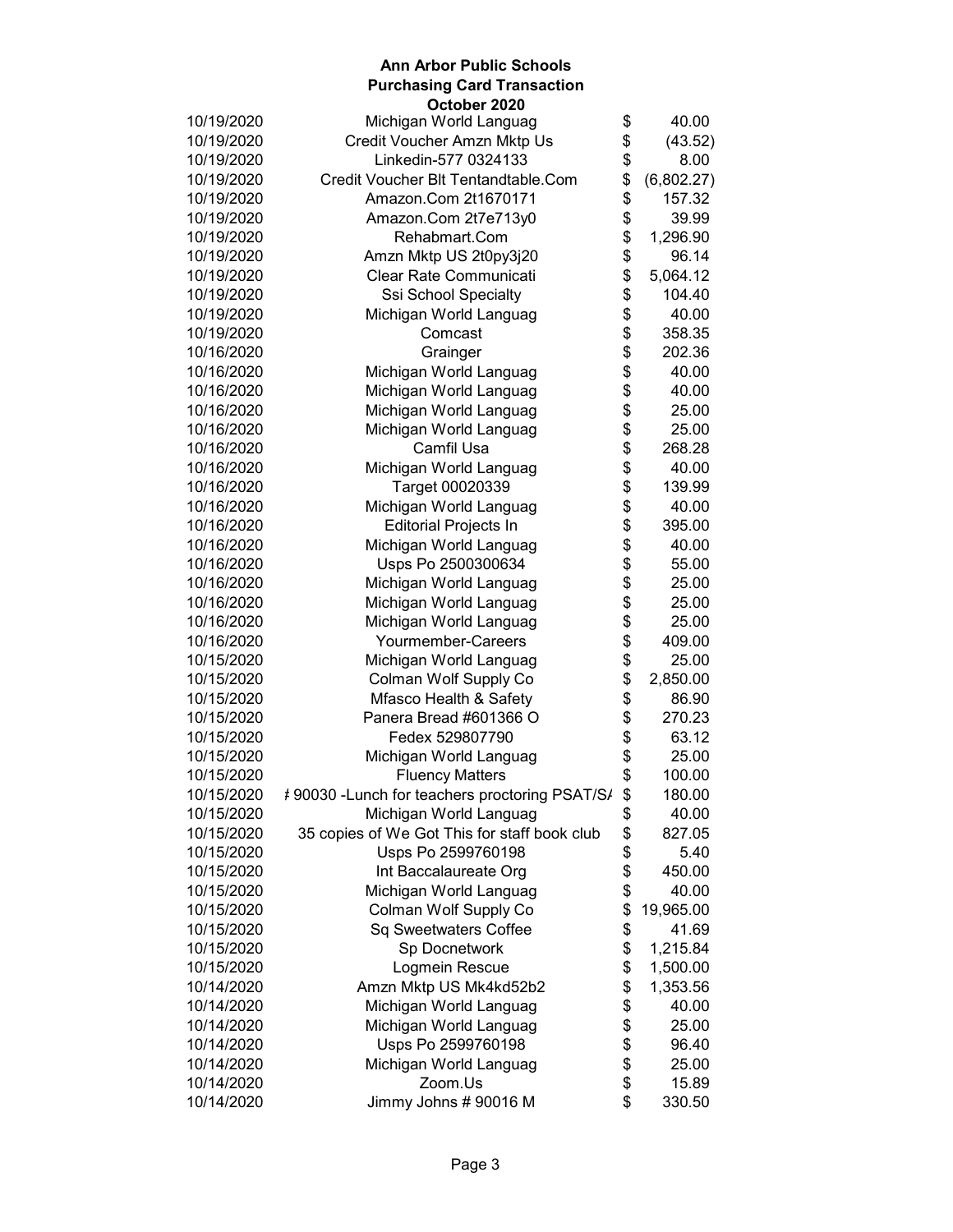|            | October 2020                  |                 |          |
|------------|-------------------------------|-----------------|----------|
| 10/14/2020 | Michigan World Languag        | \$              | 40.00    |
| 10/14/2020 | Michigan World Languag        | \$              | 40.00    |
| 10/14/2020 | Michigan World Languag        | \$              | 40.00    |
| 10/14/2020 | Michigan World Languag        | \$              | 25.00    |
| 10/14/2020 | Michigan World Languag        | \$<br>\$        | 25.00    |
| 10/14/2020 | Michigan World Languag        |                 | 25.00    |
| 10/14/2020 | Michigan World Languag        | \$              | 40.00    |
| 10/14/2020 | Michigan World Languag        | \$              | 40.00    |
| 10/14/2020 | Usps Po 2502820113            | \$<br>\$        | 20.40    |
| 10/14/2020 | Michigan World Languag        |                 | 25.00    |
| 10/14/2020 | Sp Clearmask                  | \$              | 536.00   |
| 10/14/2020 | Michigan World Languag        | \$              | 25.00    |
| 10/14/2020 | 302 Auto Value Ypsilan        | \$              | 283.98   |
| 10/14/2020 | Memspa                        | \$              | 555.00   |
| 10/14/2020 | Michigan World Languag        |                 | 40.00    |
| 10/14/2020 | Kroger #688                   |                 | 8.48     |
| 10/14/2020 | Lake Forest Golf Club         |                 | 205.00   |
| 10/13/2020 | Michigan World Languag        |                 | 25.00    |
| 10/13/2020 | Att Bill Payment              |                 | 220.61   |
| 10/13/2020 | Michigan World Languag        |                 | 25.00    |
| 10/13/2020 | Michigan World Languag        |                 | 25.00    |
| 10/13/2020 | Amzn Mktp US Mk98s9w21        | <b>88888888</b> | 31.49    |
| 10/13/2020 | Amzn Mktp US Mk2jx0sj0        |                 | 8.89     |
| 10/13/2020 | Credit Voucher Zoom.Us        | \$              | (0.90)   |
| 10/13/2020 | Michigan World Languag        | \$              | 25.00    |
| 10/13/2020 | <b>Negotiation Briefings</b>  | \$              | 167.00   |
| 10/13/2020 | Michigan World Languag        | \$              | 25.00    |
| 10/13/2020 | Michigan World Languag        | \$              | 25.00    |
| 10/13/2020 | Amzn Digital Mk63h6670        | \$              | 14.99    |
| 10/13/2020 | Amazon.Com Mk0io7ro1          |                 | 74.83    |
| 10/13/2020 | Michigan World Languag        | \$\$\$\$\$      | 40.00    |
| 10/13/2020 | Michigan World Languag        |                 | 40.00    |
| 10/13/2020 | <b>Education Week</b>         |                 | 35.00    |
| 10/13/2020 | Madison Electric Compa        |                 | 5,130.00 |
| 10/13/2020 | Amazon.Com Mk8qo4dn2 A        | \$              | 112.90   |
| 10/13/2020 | Michigan World Languag        | \$              | 40.00    |
| 10/13/2020 | Amzn Mktp US Mk7nl2dt0        | \$              | 53.13    |
| 10/13/2020 | Michigan World Languag        | \$              | 40.00    |
| 10/13/2020 | Michigan World Languag        |                 | 25.00    |
| 10/13/2020 | Grainger                      | \$\$            | 15.14    |
| 10/13/2020 | Michigan World Languag        |                 | 40.00    |
| 10/13/2020 | American Assoc Of Scho        |                 | 1,600.00 |
| 10/13/2020 | Amzn Mktp US Mk74d6610        | \$              | 30.98    |
| 10/13/2020 | <b>Current Electric Motor</b> | \$              | 167.50   |
| 10/13/2020 | Michigan World Languag        | \$              | 40.00    |
| 10/13/2020 | Audible Mk1z90r81             | \$              | 24.50    |
| 10/13/2020 | <b>Msu Payments</b>           | \$              | 180.00   |
| 10/13/2020 | Societyforhumanresourc        | \$              | 1,539.00 |
| 10/13/2020 | <b>Current Electric Motor</b> | \$              | 507.00   |
| 10/13/2020 | Officemax/Depot 6048          | \$              | 59.99    |
| 10/13/2020 | Michigan World Languag        | \$              | 40.00    |
| 10/13/2020 | Amzn Mktp US Mk6rs4dq0        | \$              | 12.95    |
|            |                               |                 |          |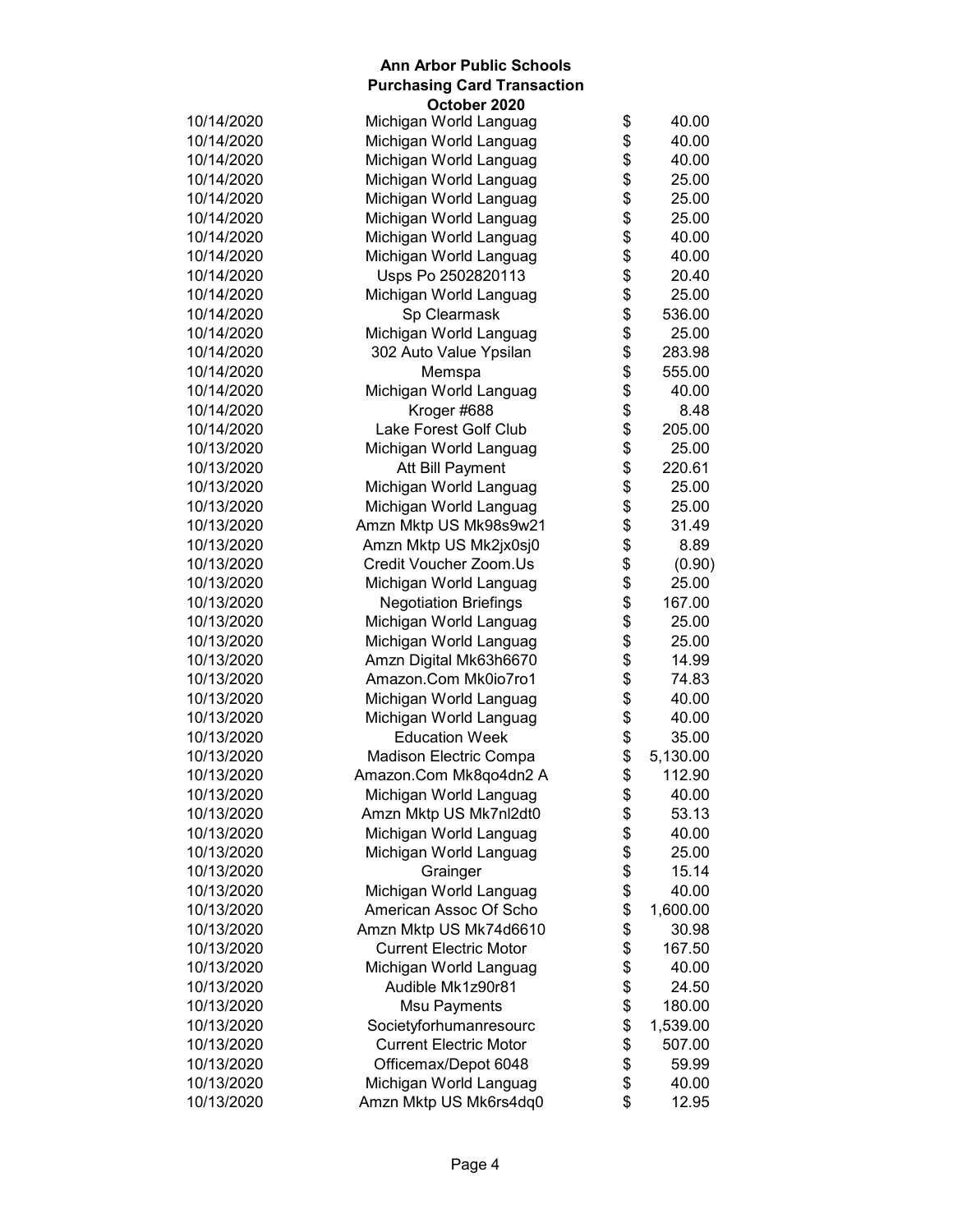| October 2020                         |                                                                                                                                                                                                                                                                                                                                              |                                                                                                                                                                                                                                              |
|--------------------------------------|----------------------------------------------------------------------------------------------------------------------------------------------------------------------------------------------------------------------------------------------------------------------------------------------------------------------------------------------|----------------------------------------------------------------------------------------------------------------------------------------------------------------------------------------------------------------------------------------------|
|                                      |                                                                                                                                                                                                                                                                                                                                              | 25.00                                                                                                                                                                                                                                        |
|                                      |                                                                                                                                                                                                                                                                                                                                              | 25.00                                                                                                                                                                                                                                        |
|                                      |                                                                                                                                                                                                                                                                                                                                              | 37.49                                                                                                                                                                                                                                        |
|                                      |                                                                                                                                                                                                                                                                                                                                              | 25.00                                                                                                                                                                                                                                        |
|                                      |                                                                                                                                                                                                                                                                                                                                              | 25.00                                                                                                                                                                                                                                        |
| Michigan World Languag               |                                                                                                                                                                                                                                                                                                                                              | 40.00                                                                                                                                                                                                                                        |
| <b>Current Electric Motor</b>        |                                                                                                                                                                                                                                                                                                                                              | 121.50                                                                                                                                                                                                                                       |
| Michigan World Languag               |                                                                                                                                                                                                                                                                                                                                              | 25.00                                                                                                                                                                                                                                        |
|                                      |                                                                                                                                                                                                                                                                                                                                              | 40.00                                                                                                                                                                                                                                        |
| Michigan World Languag               |                                                                                                                                                                                                                                                                                                                                              | 25.00                                                                                                                                                                                                                                        |
| Usps Po 2502800106                   |                                                                                                                                                                                                                                                                                                                                              | 93.60                                                                                                                                                                                                                                        |
| Michigan World Languag               |                                                                                                                                                                                                                                                                                                                                              | 40.00                                                                                                                                                                                                                                        |
| Credit Voucher Samsclub #6667        |                                                                                                                                                                                                                                                                                                                                              | (45.00)                                                                                                                                                                                                                                      |
| Usps Po 2502800106                   |                                                                                                                                                                                                                                                                                                                                              | 55.00                                                                                                                                                                                                                                        |
| Credit Voucher The Home Depot #2721  |                                                                                                                                                                                                                                                                                                                                              | (27.50)                                                                                                                                                                                                                                      |
| Michigan World Languag               |                                                                                                                                                                                                                                                                                                                                              | 40.00                                                                                                                                                                                                                                        |
|                                      |                                                                                                                                                                                                                                                                                                                                              | 40.00                                                                                                                                                                                                                                        |
| Google Youtube Tv                    |                                                                                                                                                                                                                                                                                                                                              | 2.56                                                                                                                                                                                                                                         |
| Credit Voucher Cengage Learning, Inc |                                                                                                                                                                                                                                                                                                                                              | (601.00)                                                                                                                                                                                                                                     |
| Michigan World Languag               |                                                                                                                                                                                                                                                                                                                                              | 25.00                                                                                                                                                                                                                                        |
| Michigan World Languag               |                                                                                                                                                                                                                                                                                                                                              | 25.00                                                                                                                                                                                                                                        |
| Michigan World Languag               |                                                                                                                                                                                                                                                                                                                                              | 25.00                                                                                                                                                                                                                                        |
| Michigan World Languag               |                                                                                                                                                                                                                                                                                                                                              | 25.00                                                                                                                                                                                                                                        |
| In A One Networks Con                |                                                                                                                                                                                                                                                                                                                                              | 950.00                                                                                                                                                                                                                                       |
| Credit Voucher Amzn Mktp Us          |                                                                                                                                                                                                                                                                                                                                              | (44.70)                                                                                                                                                                                                                                      |
| Michigan World Languag               |                                                                                                                                                                                                                                                                                                                                              | 40.00                                                                                                                                                                                                                                        |
| Michigan World Languag               |                                                                                                                                                                                                                                                                                                                                              | 25.00                                                                                                                                                                                                                                        |
|                                      |                                                                                                                                                                                                                                                                                                                                              | 40.00                                                                                                                                                                                                                                        |
| Michigan World Languag               |                                                                                                                                                                                                                                                                                                                                              | 40.00                                                                                                                                                                                                                                        |
| Foresight Group Inc                  |                                                                                                                                                                                                                                                                                                                                              | 2,830.60                                                                                                                                                                                                                                     |
|                                      |                                                                                                                                                                                                                                                                                                                                              | 40.00                                                                                                                                                                                                                                        |
|                                      |                                                                                                                                                                                                                                                                                                                                              | 40.00                                                                                                                                                                                                                                        |
| Zoom.Us                              |                                                                                                                                                                                                                                                                                                                                              | 15.89                                                                                                                                                                                                                                        |
| <b>Blindside Networks Inc</b>        |                                                                                                                                                                                                                                                                                                                                              | 2,000.00                                                                                                                                                                                                                                     |
| Michigan World Languag               |                                                                                                                                                                                                                                                                                                                                              | 40.00                                                                                                                                                                                                                                        |
|                                      | \$                                                                                                                                                                                                                                                                                                                                           | 25.00                                                                                                                                                                                                                                        |
|                                      |                                                                                                                                                                                                                                                                                                                                              | 15.89                                                                                                                                                                                                                                        |
| <b>Blt Tentandtable.Com</b>          |                                                                                                                                                                                                                                                                                                                                              | 7,088.17                                                                                                                                                                                                                                     |
| Michigan World Languag               |                                                                                                                                                                                                                                                                                                                                              | 25.00                                                                                                                                                                                                                                        |
| Wilsonlangu                          |                                                                                                                                                                                                                                                                                                                                              | 410.29                                                                                                                                                                                                                                       |
|                                      |                                                                                                                                                                                                                                                                                                                                              | 25.00                                                                                                                                                                                                                                        |
| Michigan World Languag               |                                                                                                                                                                                                                                                                                                                                              | 25.00                                                                                                                                                                                                                                        |
| Michigan World Languag               |                                                                                                                                                                                                                                                                                                                                              | 40.00                                                                                                                                                                                                                                        |
| Michigan World Languag               |                                                                                                                                                                                                                                                                                                                                              | 40.00                                                                                                                                                                                                                                        |
| Zoom.Us                              |                                                                                                                                                                                                                                                                                                                                              | 15.89                                                                                                                                                                                                                                        |
| Thermalnetics, Inc.                  |                                                                                                                                                                                                                                                                                                                                              | 112.30                                                                                                                                                                                                                                       |
| Mi Assoc Sch Adm                     |                                                                                                                                                                                                                                                                                                                                              | 75.00                                                                                                                                                                                                                                        |
| Msu Payments                         |                                                                                                                                                                                                                                                                                                                                              | 32.00                                                                                                                                                                                                                                        |
| Michigan World Languag               |                                                                                                                                                                                                                                                                                                                                              | 40.00                                                                                                                                                                                                                                        |
| Usps Po 2502800106                   |                                                                                                                                                                                                                                                                                                                                              | 30.30                                                                                                                                                                                                                                        |
| Officemax/Officedept#6               | \$                                                                                                                                                                                                                                                                                                                                           | 245.64                                                                                                                                                                                                                                       |
| Usps Po 2583800176                   | \$                                                                                                                                                                                                                                                                                                                                           | 27.50                                                                                                                                                                                                                                        |
|                                      | Michigan World Languag<br>Michigan World Languag<br>Amzn Mktp US Mk40h7650<br>Michigan World Languag<br>Michigan World Languag<br>Michigan World Languag<br>Michigan World Languag<br>Michigan World Languag<br>Michigan World Languag<br>Michigan World Languag<br>Michigan World Languag<br>Zoom.Us 888-799-9666<br>Michigan World Languag | \$<br>\$<br>\$<br>\$\$<br>\$<br>\$<br>\$<br>\$<br>\$<br>\$<br>\$<br>\$<br>\$<br>\$<br>\$<br>\$\$\$\$\$<br>\$<br>\$<br>\$<br>\$<br>\$<br>\$<br>\$<br>\$<br>\$<br>\$<br>\$<br>\$<br>\$<br>\$<br>\$<br>\$<br>\$<br>\$<br>\$<br>\$<br>\$<br>\$\$ |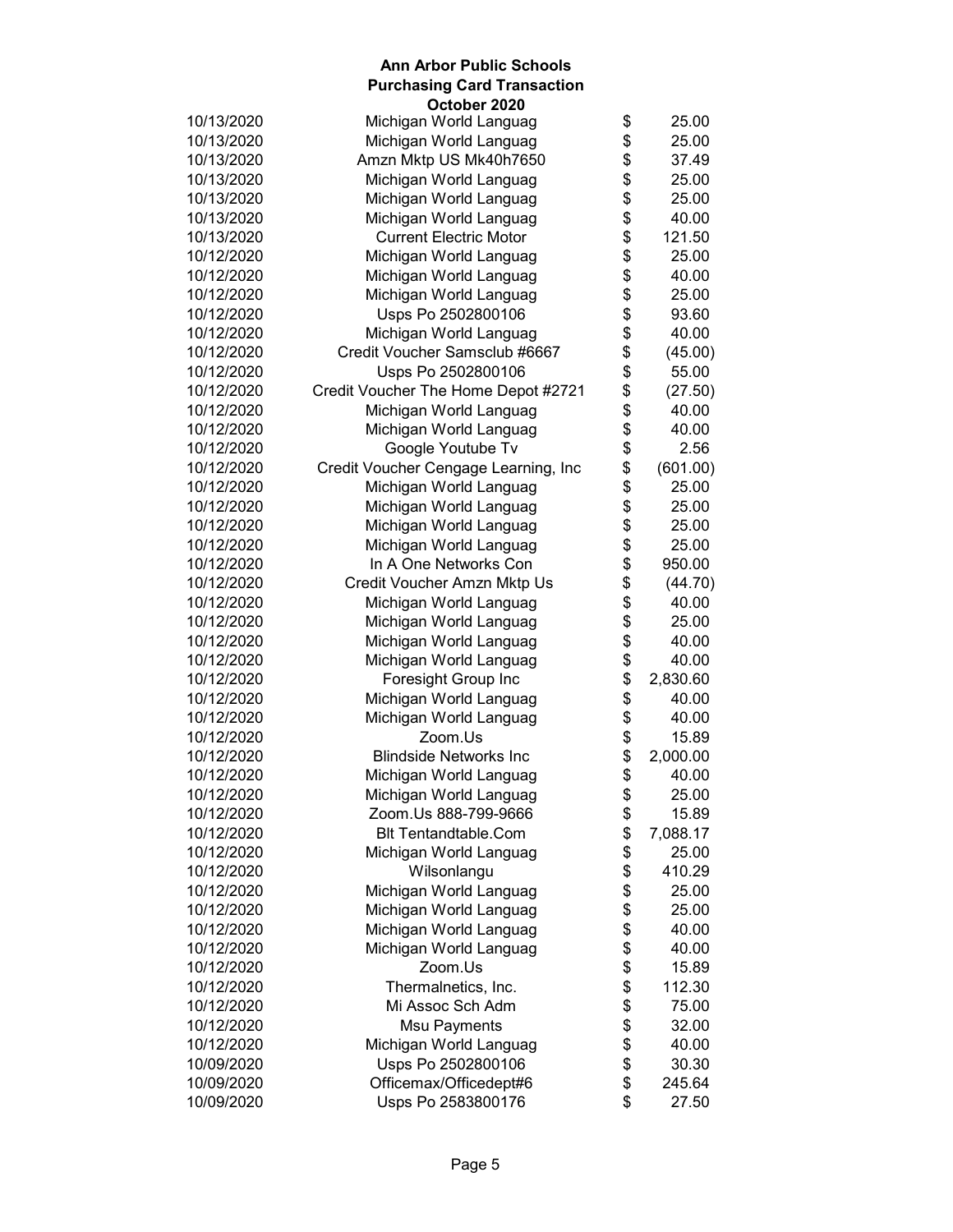|            | October 2020                          |                 |
|------------|---------------------------------------|-----------------|
| 10/09/2020 | <b>Blindside Networks Inc</b>         | \$<br>2,000.00  |
| 10/09/2020 | Officemax/Officedept#6                | \$<br>31.18     |
| 10/09/2020 | Thermalnetics, Inc.                   | \$<br>1,232.82  |
| 10/09/2020 | Qgv Arbor Hospice Inc                 | \$<br>50.00     |
| 10/09/2020 | City Of Ann Arbor                     | \$<br>37,143.48 |
| 10/09/2020 | Baudville Inc.                        | \$<br>90.94     |
| 10/09/2020 | The Ups Store 4295                    | \$<br>14.01     |
| 10/09/2020 | Natl Art Edu Assoc                    | \$<br>1,235.00  |
| 10/08/2020 | <b>Service Express</b>                | \$<br>2,254.00  |
| 10/08/2020 | Lake Forest Golf Club                 | \$<br>205.00    |
| 10/08/2020 | Massp                                 | \$<br>100.00    |
| 10/08/2020 | Lowes #01750                          | \$<br>147.14    |
| 10/08/2020 | Credit Voucher Behler Young Company A | \$<br>(560.54)  |
| 10/08/2020 | Zoom.Us                               | \$<br>14.99     |
| 10/08/2020 | Amazon.Com Mk9mf7vv2                  | \$<br>2,254.59  |
| 10/08/2020 | Robert Half Intl                      | \$<br>15,200.00 |
| 10/07/2020 | Kroger #688                           | \$<br>6.73      |
| 10/07/2020 | Fedex 529055966                       | \$<br>40.60     |
| 10/07/2020 | <b>Dollarbill Copying</b>             | \$<br>320.13    |
| 10/07/2020 | Canva 02836-1000059                   | \$<br>12.95     |
| 10/07/2020 | Boilers Controls & Equ                | \$<br>1,988.45  |
| 10/07/2020 | <b>Blt Tentandtable.Com</b>           | \$<br>7,471.25  |
| 10/07/2020 | Comcast                               | \$<br>206.14    |
| 10/07/2020 | Officemax/Officedept#6                | \$<br>99.99     |
| 10/07/2020 | Officemax/Officedept#6                | \$<br>317.38    |
| 10/06/2020 | Amzn Mktp US Mk0qq0jn0                | \$<br>44.04     |
| 10/06/2020 | Officemax/Officedept#6                | \$<br>16.18     |
| 10/06/2020 | Amzn Mktp US Mk7gk7m81                | \$<br>33.91     |
| 10/06/2020 | Chengtsui                             | \$<br>118.48    |
| 10/06/2020 | Amzn Mktp US Mk2wb40r2                | \$<br>22.02     |
| 10/06/2020 | <b>Event Office Of Caree</b>          | \$<br>50.00     |
| 10/06/2020 | Quizlet.Com                           | \$<br>383.04    |
| 10/06/2020 | Mi State Police Ichat                 | \$<br>10.00     |
| 10/06/2020 | Thermalnetics, Inc.                   | \$<br>370.76    |
| 10/06/2020 | Amzn Mktp US Mk8k76jj0                | \$<br>44.34     |
| 10/06/2020 |                                       | \$<br>51.20     |
|            | Nicolas Books                         |                 |
| 10/06/2020 | Zoom.Us                               | \$<br>65.34     |
| 10/05/2020 | Kroger #688                           | \$<br>8.98      |
| 10/05/2020 | Memspa                                | \$<br>555.00    |
| 10/05/2020 | Zoom.Us                               | \$<br>551.46    |
| 10/05/2020 | Amzn Mktp US Mk6db2e41                | \$<br>44.68     |
| 10/05/2020 | <b>Learning Without Tears</b>         | \$<br>44.40     |
| 10/05/2020 | Amazon.Com Mk9cg4ty2                  | \$<br>24.95     |
| 10/05/2020 | Sams Membership                       | \$<br>45.00     |
| 10/05/2020 | <b>Heggerty Literacy Res</b>          | \$<br>345.56    |
| 10/05/2020 | Staples 00115642                      | \$<br>319.98    |
| 10/05/2020 | Amazon Web Services                   | \$<br>6.78      |
| 10/05/2020 | Thermalnetics, Inc.                   | \$<br>656.92    |
| 10/05/2020 | Monoprice, Inc.                       | \$<br>22.97     |
| 10/05/2020 | Amzn Mktp US Mk8u77f60                | \$<br>43.52     |
| 10/05/2020 | Amzn Mktp US Mk52a5cx0                | \$<br>44.70     |
| 10/05/2020 | Amzn Mktp US Mk1yo7zm2                | \$<br>44.70     |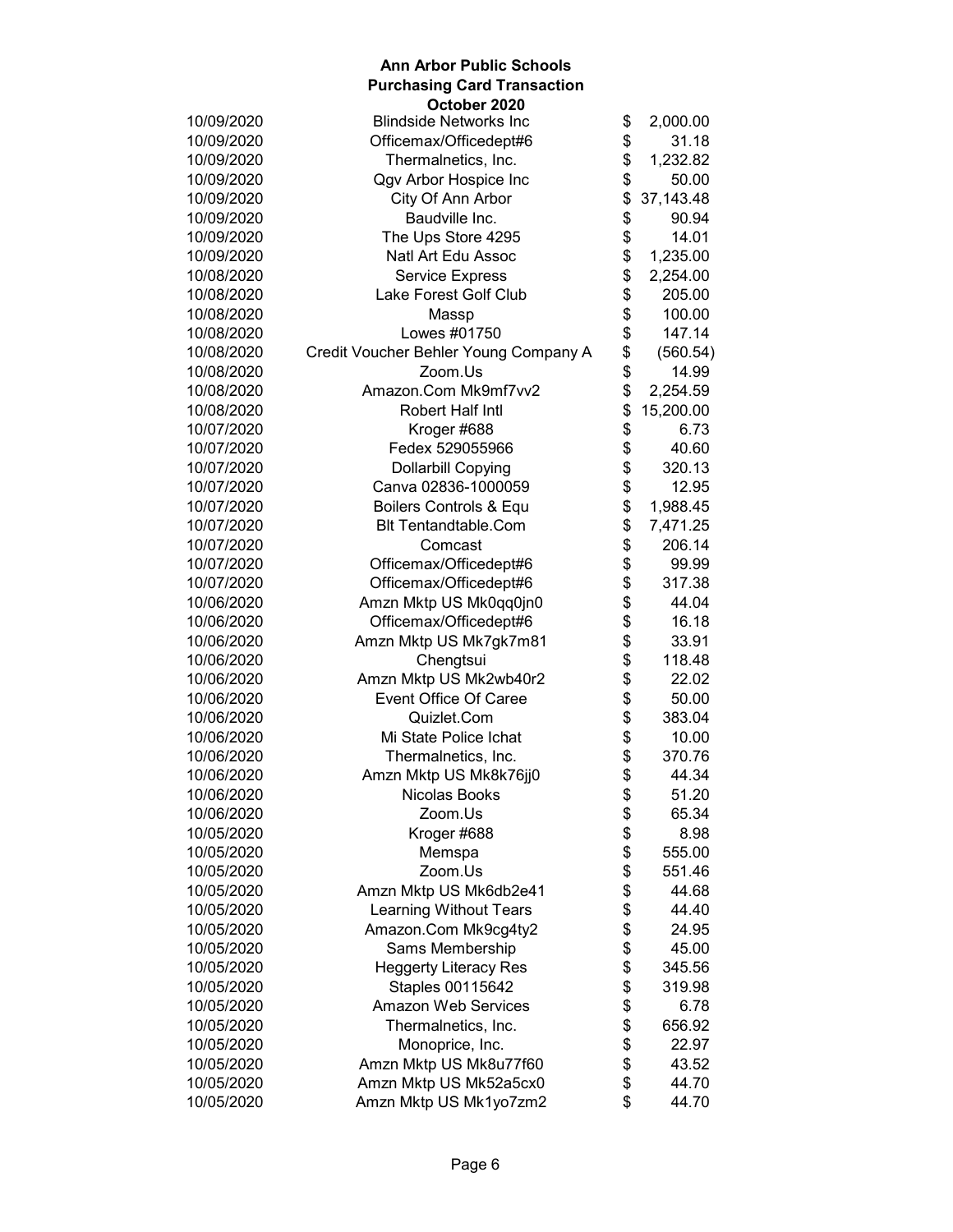#### **Ann Arbor Public Schools Purchasing Card Transaction October 2020** 10/05/2020 Current Electric Motor \$ 154.50 10/05/2020 Credit Voucher Amzn Mktp Us \$ (44.70) 10/05/2020 Amazon.Com Mk8qx6lj0 \$ 56.45 10/05/2020 Current Electric Motor \$ 760.00 10/02/2020 Dnh Godaddy.Com \$ 319.98 10/02/2020 Wildlife Services Of M \$ 270.00 10/02/2020 Amazon.Com M46wa4y20 \$ 49.99 10/02/2020 Signupgenius \$ 269.89 10/02/2020 Wildlife Services Of M \$ 220.00 10/02/2020 Wildlife Services Of M \$ 340.00 10/02/2020 Mfasco Health & Safety \$ 537.09 10/02/2020 The Home Depot #2721 \$ 27.50 10/02/2020 Officemax/Depot 6048 \$ 222.48 10/02/2020 Sams Club #6667 \$ 33.88 10/02/2020 Wildlife Services Of M \$ 220.00 10/02/2020 Amazon.Com Mk2ye94i2 \$ 38.00 10/02/2020 Usps Po 2583800176 \$ 37.60 10/02/2020 National Energy Contro \$ 205.62 10/02/2020 Panera Bread #600874 O \$ 47.16 10/02/2020 Officemax/Officedept#6 \$ 21.99 10/02/2020 Mailtrack.Io \$ 59.00 10/01/2020 Officemax/Officedept#6 \$ 175.99 10/01/2020 Panera Bread #600874 O \$ 47.16 10/01/2020 Societyforhumanresourc \$ 1,145.00 10/01/2020 Usps Po 2502800106 \$ 550.00 10/01/2020 Brewers Inc \$ 207.00 10/01/2020 Officemax/Officedept#6 \$ 95.25 10/01/2020 Usps Po 2502800106 \$ 15.00<br>10/01/2020 City Of Ann Arbor \$ 2,442.61 10/01/2020 City Of Ann Arbor \$ 2,442.61 10/01/2020 Mailchimp Misc \$ 9.99 10/01/2020 Staples 00115642 \$ 28.83 10/01/2020 **Form Publisher** \$ 590.00 10/01/2020 Arbitersports \$ 600.00 10/01/2020 Behler Young Company A  $$649.95$ <br>09/30/2020 Careersafe Online  $$475.00$ 09/30/2020 Careersafe Online \$ 475.00 09/30/2020 Amazon.Com M458d0wx2 A \$ 69.89 09/30/2020 Grainger \$ 25.06 09/30/2020 Music Together Llc \$ 646.00 09/30/2020 Amzn Mktp US Mk8vi4461 \$ 1,758.90 09/30/2020 Usps Po 2525100130 \$ 72.00 09/30/2020 Ssi School Specialty \$ 79.00 09/30/2020 Rei Greenwoodheinemann \$ 700.00 09/30/2020 **Amzn Mktp US M449c1720** \$ 2,398.50 09/30/2020 Current Electric Motor \$ 283.00 09/30/2020 Learning Without Tears \$ 51.45 09/29/2020 Officemax/Officedept#6 \$ 41.81 09/29/2020 Credit Voucher Zoom.Us \$ (0.90) 09/29/2020 Amzn Mktp US M403a0sc0 \$ 57.23 09/29/2020 Thomson West Tcd \$ 300.53 09/29/2020 Bsn Sports Llc \$ 630.00 09/29/2020 Amazon.Com M45yd3is2 \$ 11.99 09/29/2020 Massp \$ 400.00